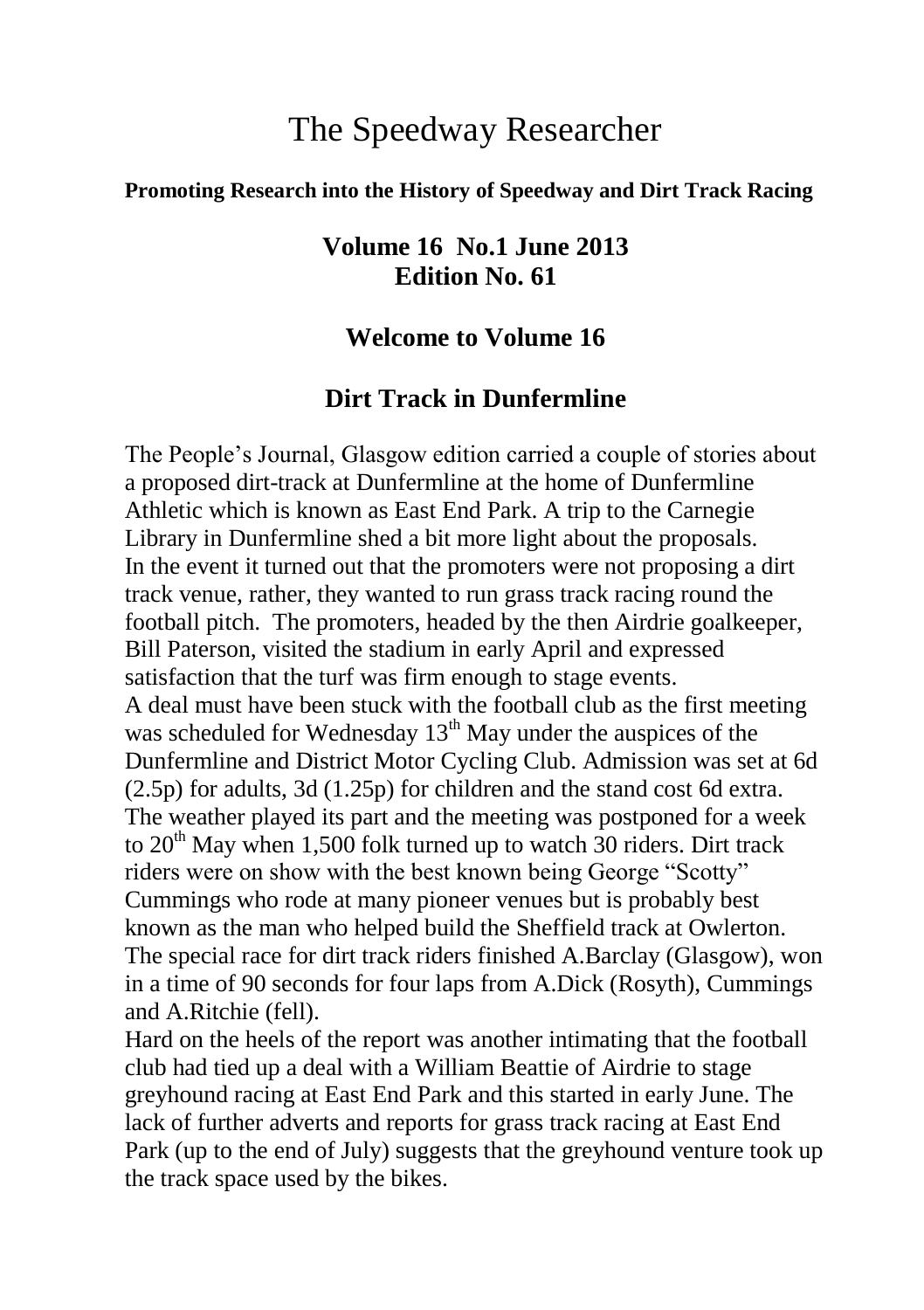The Dunfermline Press also reported grass track action at nearby Inverkeithing at venue named as the Games Park. The meetings were staged by the Hedgehog Motorcycling Club and some feature George McKenzie, Scotty Cummings and messers. Barclay, Dick and Ritchie. Davie Lamb, a who second halfed at the Scottish tracks before and after the war and was a member of track staff at Old Meadowbank and Powderhall, appeared in the Inverkeithing meetings. They also featured Stanley Gargan who raced at Marine Gardens and a well know Edinburgh garage owner, Eugene Lampard.

George McKenzie advised that the club name came about after a founder member, one of two Pattison brothers who had raced at Marine Gardens in the pioneer days, had crashed off his road bike and ended up in a roadside hedge. **Jim Henry**

### **Round The World With A Barber's Pole**

The People's Journal also did an article about Billy Galloway on 11.5.1929. Like the previous article it is a flight of fancy but interesting nonetheless.

A young Scot, Williams, Henry Galloway, may very well write "Round the World with a Barber's Pole". Though but 22 years of age there are very few corners of the world this adventurous young Scot has not visited and I saw him at a friend's house at 131 Preston Road, he was preparing to visit his native city of Glasgow.

"My father, James Galloway, was a Glasgow man and my mother came from Edinburgh. I was born in an old house in the Cathcart district of Glasgow, and was but a boy when my parents took me to Australia. My people settled down in the town of Newcastle, near Sydney.

"When I left school my parents apprenticed me to the trade of a ladies hairdresser. I learned the business right enough but I suppose I must have inherited the wanderlust from my father for at the age of 18 I made tracks for New Zealand. Six months at Canterbury saw me accepting a contract to go to of all places in the world, one of the South Sea Islands. At Vanua Leva in the Fijis I opened a salon, but I may say the business saw very little of me.

On one occasion, in the company of a missionary, I went into bush country. Of course each of these islands and sometimes each village on the island, has a king of its own, and the missionary and I were invited to a feast by one of these potentates.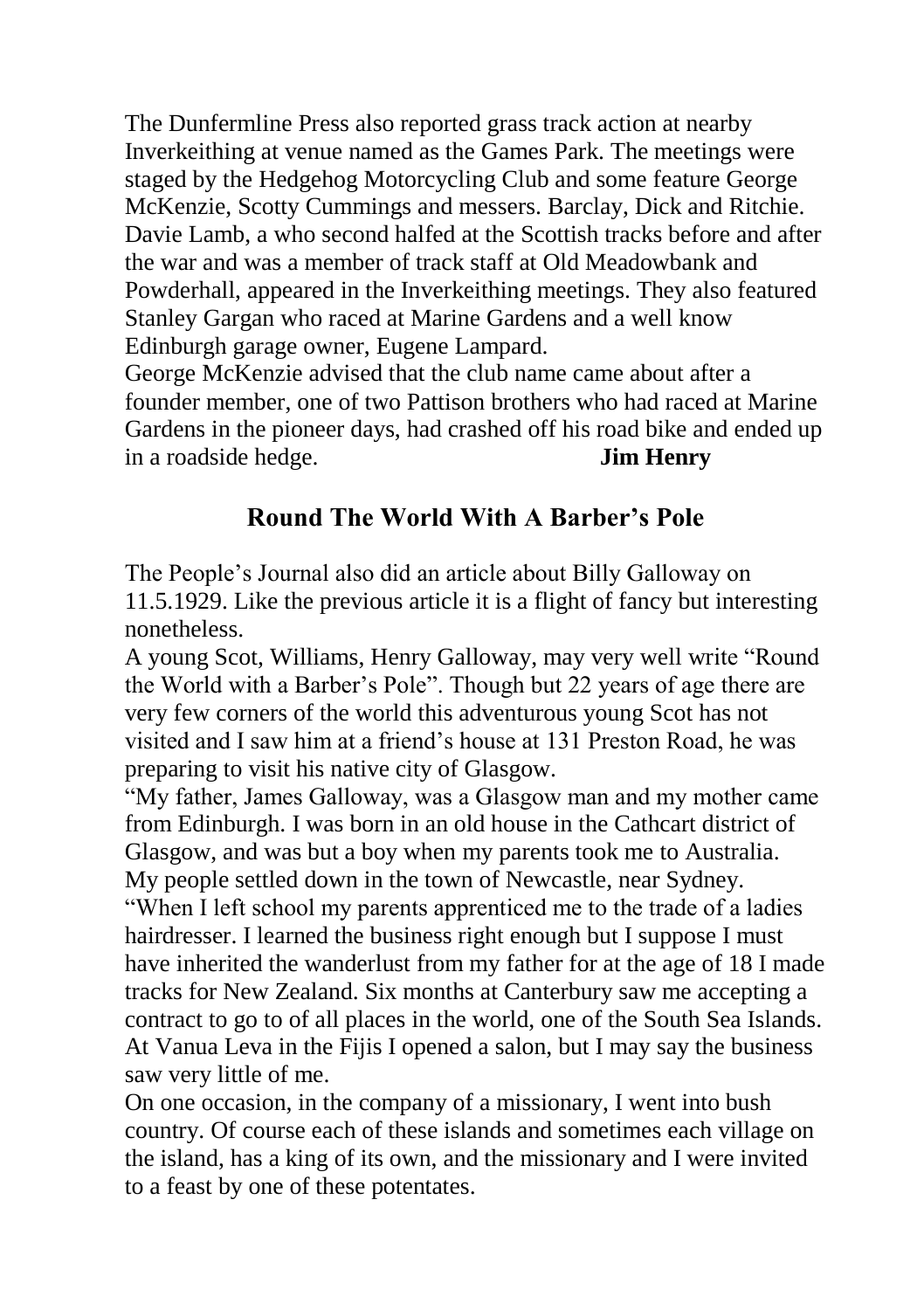Somewhat reluctantly we accepted and were obliged to drink from coconut shells a mixture of dried roots ground to powder and mixed with water. The drink is known as Kava and after one or two sips we found that we could not get our feet. Kava we soon learnt, affects the feet but not the head, and it took us an hour or two to regain our landlegs as I may say. And glad we were to escape for the natives were working themselves into a state of frenzy and throwing ominous glances at the pair of us.

### **With Bootleggers**

A few months in the South Seas were enough. I decided that the climate was altogether too hot. So, for a change, I went to the |United States and found a job at my trade in the Rocky Mountains, where I thought, if the Fijis were too warm, the Rockies were a long sight too cold. I held that job for exactly 10 days and then made my way to Vancouver.., British Columbia where I kept snipping, bobbing, shingling and shaving, for I had to attend to both sexes for six months.

Then once again I got going and reached San Francisco where I entered a college and gained a diploma in hairdressing.

While at san Francisco, out of curiosity I visited a number of the bootlegging joints" or "speakeasies" as the Yanks call the places where liquor can be obtained. And I came away from that city with the firm conviction that prohibition in the United States is little more than a farce.

From San Francisco I went to Los Angeles and during the four months I worked in that town I met every film star of any note.

### **Narrow Escape**

At last I thought it was time I saw my folks again so I packed up and made tracks for home. I had been in Australai two days when I heard that the post of ladies hairdresser on a big liner coming to Britain was vacant, I had always wanted to see Glasgow again. I applied for the post and was selected from 150 applicants.

On our way we touched at Rangoon and Bombay and one day when we were in the Indian Ocean a sailor came up to me and made some remark.

I was standing by the rail and, as I turned to answer, the man suddenly clutched hold of my coat and leapt overboard. I only saved myself from going with him by seizing the rail. Before the ship could be brought to or a boat lowered the man vanished. The poor man must have been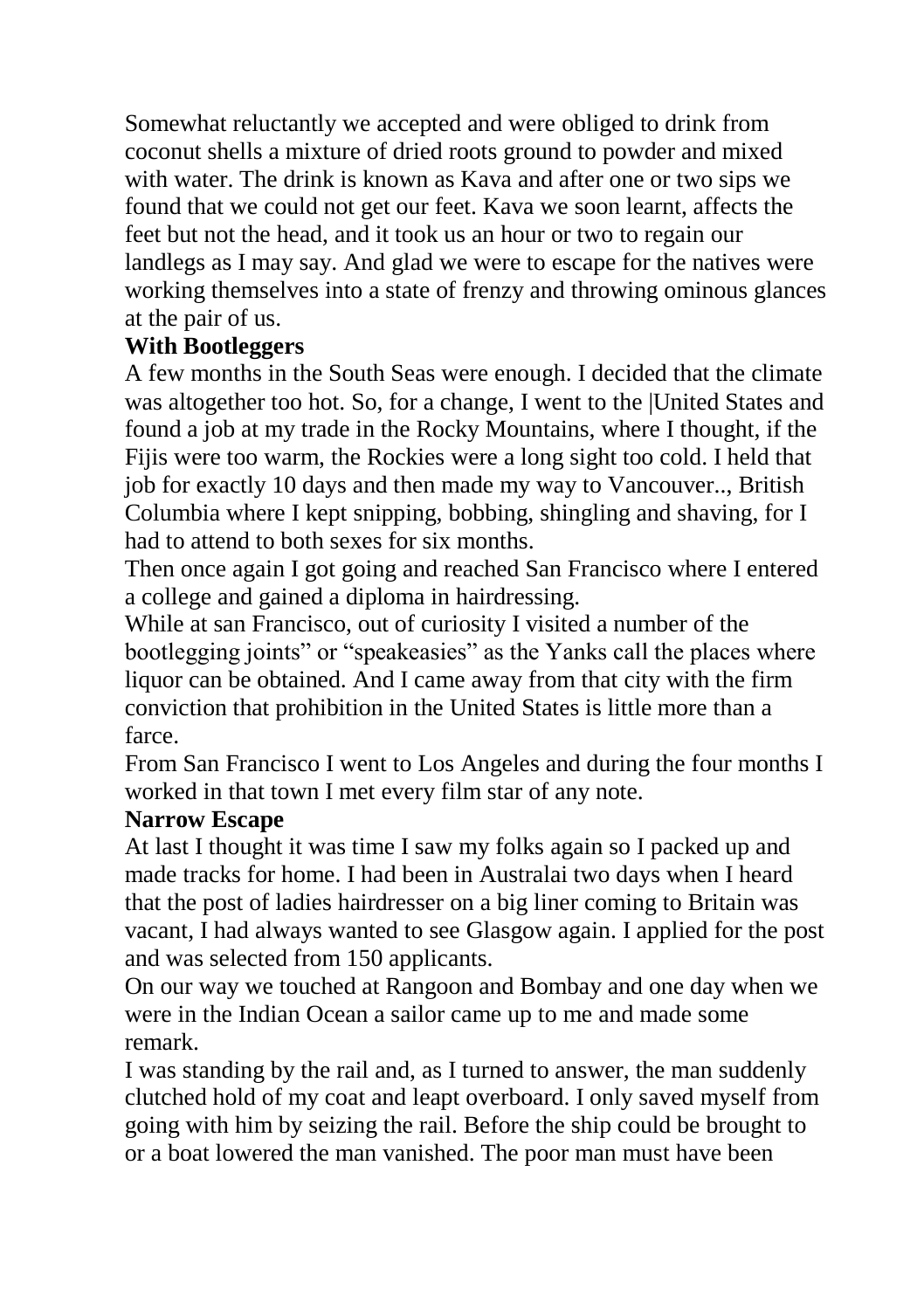driven out of his senses by the terrific heat and taken his life in a moment of frenzy.

When I reached Britain I visited Glasgow and of course my mother's birthplace of Edinburgh, a mile or so from the Scots capital I met with the most thrilling experience of my career.

I got out of a bus, and, turning a sharp corner, found a man on fire. The poor fellow had poured two tins of petrol on his clothes and set himself alight. I called for help and the bus driver came running with a fire extinguisher and the flames were put out but the man was, ofcourse, dead.

Last winter I hoisted the pole of my profession in Cairo and came back to Britain by way of Turkey and the Balkans, Italy, Switzerland, and France, for, as you may guess by now, I like to see as much as I can for my money.

I shall, if I can find a suitable place, settle down in Glasgow and get the old folks to come home. **Copied by Jim Henry**

## **Masked Rider's Secret**

This article about Col Stewart appeared in the People's Journal, Glasgow edition, in 1929. It is not quite accurate on a number of counts but it is a good story nonetheless.

Who is the masked rider?

The question has been on the lips of thousands of London speedway fans during the past three weeks as they saw this daredeveil of the tracks go from success to success beating the best riders in the country. It was with some difficulty I persuaded Coin Stewart, a tall sturdy, blueeyed son of Scotland to reveal his identity to me, which for many months he had kept a close secret.

"I am a Scot" he confessed "and proud of it too. You see my father and mother were both born in Aberdeen and later went to live in Forres. It was there 25 years ago I was born. Then we emigrated to Australia, where Dad, who had been an artist, engaged in sheep farming at Colac, in Western district of Australia.

It was there I grew up with my two brothers and it was on a road through the bush to the nearest town six miles away that I first learned to ride a motor cycle.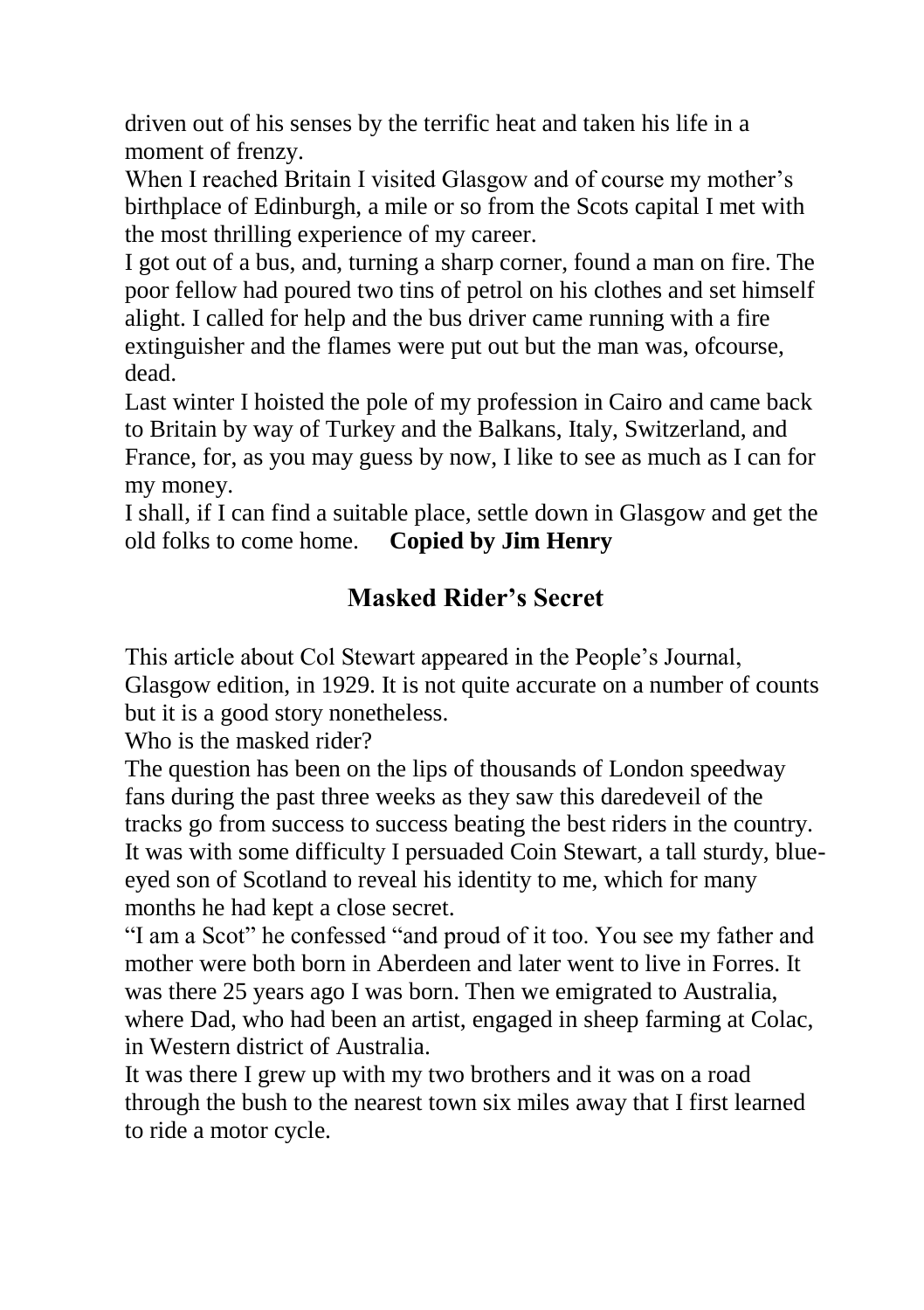My parents were both very keen on me becoming a Presbyterian minister but I had other views. I had heard that dirt racing had started at a town 50 miles distant and I decided to have a try at it.

#### **First Success**

On my old machine, a 1916 model, I travelled by road to the speedway, won the handicap event, and was riding back along the bush road highly pleased with myself when my machine ran into a pot hole. I was pitched off, and hitting a tree stump head first was knocked unconscious. I also broke an arm and when I came to in hospital I learned I had lain over twelve hours in the road before being discovered.

That very nearly put n end to my speedway ambitions for I was not allowed to ride for eighteen months. I'm afraid that accident put paid to another idea for it convinced dad I was not cut out for the ministry. I had another try at speedway racing when I was 23 at the Geelong track near Melbourne where I won 28 events. It was there I met my great friend Maurice Bradshaw, with whom I toured the whole of the Australian tracks as masked rider with great success.

When I left Melbourne for Britain no one knew who I actually was except for one or two officials and riders.

I hold all the records and trophies for the Melbourne track and am the Champion of Victoria. Curiously enough, there were two other riders with the same name as mine - Clarrie Stewart, who has relatives in Edinburgh, and Len Stewart, another Scot – and more often than not the Final of the scratch races would result in a scrap between the three of us.

Bradshaw and I arrived about a month ago and I have done well up to now. I must say I have had more than my fair share of luck, for during the whole of my career as a shaleshifter I have never had a serious fall on the track.

A week ago I paid a flying visit to Glasgow and Edinburgh to look up some of my relatives at the same time visited the speedways. The home lads can certainly shift and I am looking forward to some exciting duels with Norrie Isbister, Dick Wyse, George McKenzie and company when I start my Scottish tour. **Copied by Jim Henry**

# **Hounslow Speedway**

**Arnie Gibbons** has kindly researched this very obscure venue which only came to light when a programme available on EBay.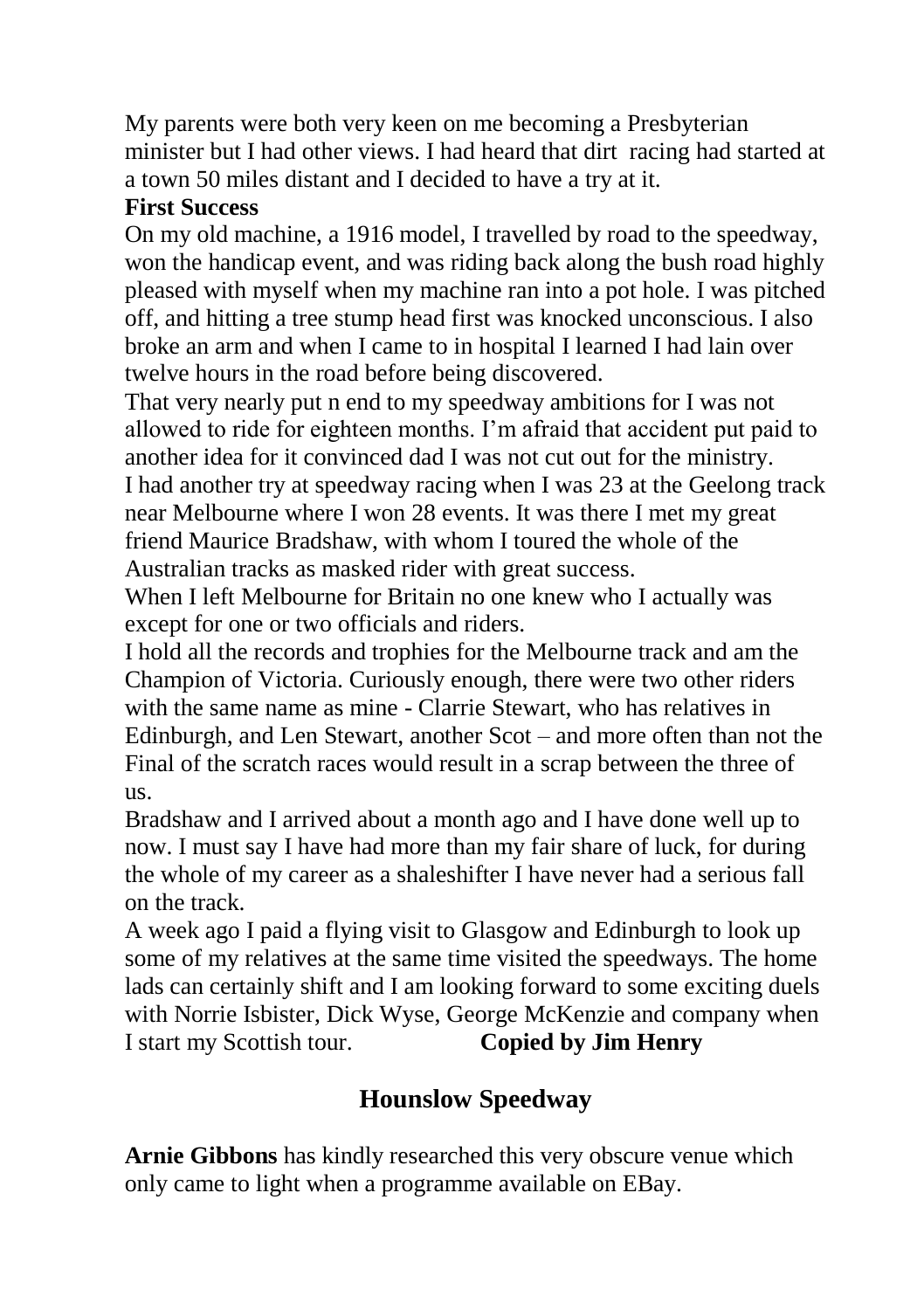In January a listing appeared on e-bay for a programme from the second meeting at Hounslow speedway on 7 July 1935. With no listing for Hounslow speedway in 'Homes of British Speedway' (Bamford & Jarvis), cue much speculation.

The 1930s was an era when there were many 'grass speedways', usually marked out in fields afresh for each event, but often described as speedway. The Sunday staging date and the fact that the programme gives the organisers as a local club (the Hounslow Motor Cycle and Car Club) give credence to this hypothesis.

The e-bay listing also shows part of the race card. The meeting format appears to be a series of scratch heats with riders progressing to a final and a similar handicap competition with a couple of match races thrown in.

Of the riders listed the most easily recognisable of the names is Fred Tuck. J Adams would probably be the rider active at California around this time. (California is just 25 miles away from Hounslow.) G Liddle and F Cooper are also names that I have seen in California meeting reports. The other riders listed are S Manning, F Wilkins, W Skilton, C Brown, B Bumstead, R Clark, E Gower, S Lemon, R Wilson, R Adams, L Burger and G Nicolson. On the oldtimesspeedway discussion group Mike Terran provided further information on some of these riders:

> *'Fred Tuck rode for West Ham in 1933 and would appear for Plymouth in 1936. Syd Manning would also appear for Plymouth in 1936. George Liddle rode for Romford (ICL) in 1938, and Crystal Palace in 1939. Stan Lemon rode for Wimbledon 1933-34, and would ride for Birmingham in 1938. Lou Burger rode for Harringay and White City in 1929. J. Adams is probably Jack Adams a junior rider that was with Southampton in 1937-38. R. Clark may have been Ron Clarke that rode for Lea Bridge in 1938.'*

The main local paper of this era covering Hounslow was the Middlesex Chronicle. There are a few brief references (all less than 3 column inches) to the mystery track. The first of these is in the 29 June 1935 edition. A small advert (approx 2 inches by a single column) and an even shorter news story on page 9. These alert the reader to the 'Grand Opening' Speedway Meeting on 30 June. The ad invites applications to ride and gives the contact address as Mr H Mathews of 16 Spring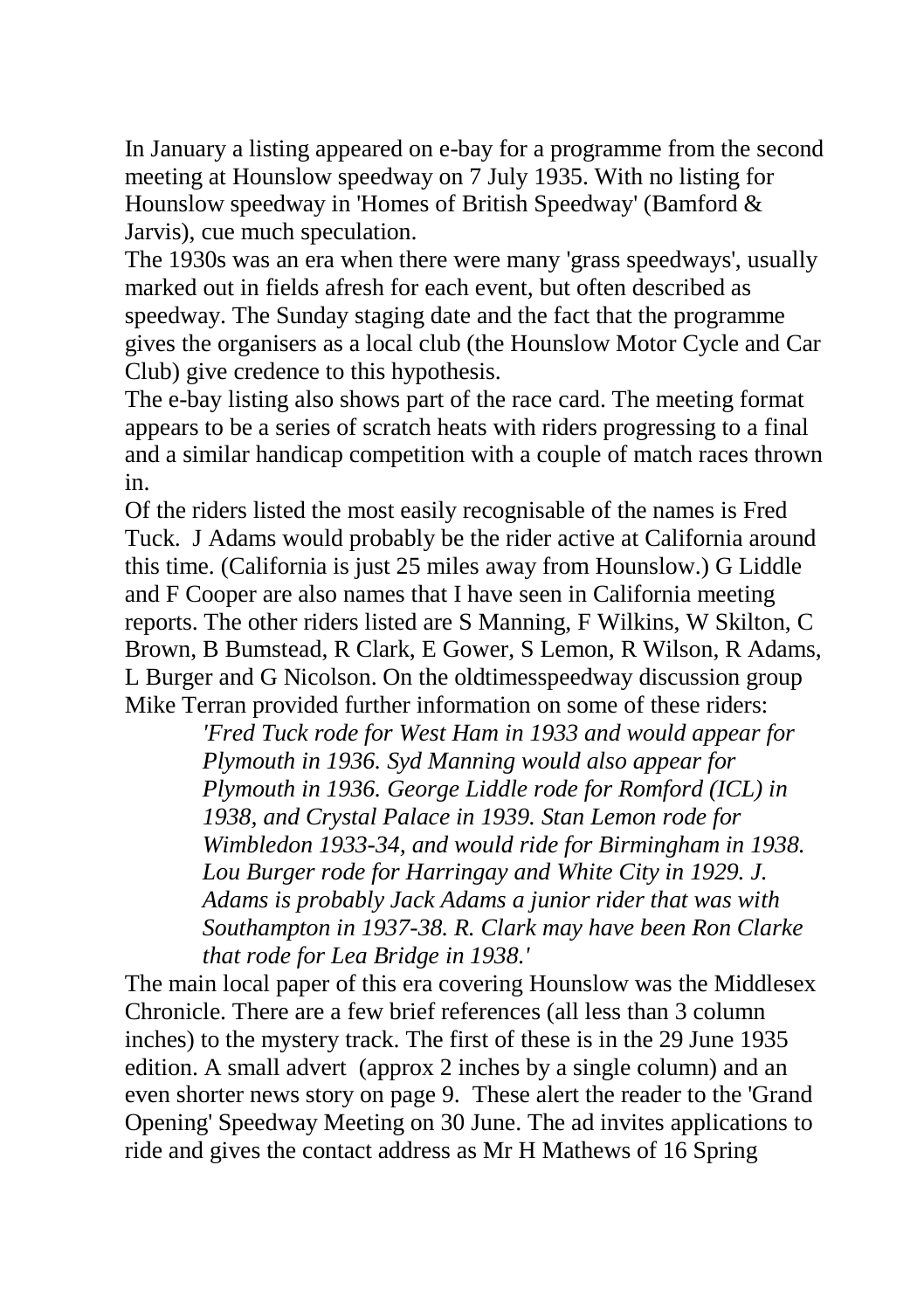Grove, Kew Bridge. The article states that 'among the riders is local motorcyclist FHG Tuck'.

From these we can also establish a little more information about the location. Given as Dockwell Lane, Staines Road on the front page of the programme this initially proved confusing for two reasons. Firstly Dockwell Lane no longer exists. (There is a Dockwell Close about 400 metres south of the Great South West Road.) This area has been extensively developed in the last 80 years and forms part of the hinterland of Heathrow airport. Swathes of what would now be termed greenbelt were in the process of being transformed into suburbia in the 1930s (and this is reflected in the numerous ads for new homes in the Middlesex Chronicle of the period).

Some examination of old maps by fellow members of the oldtimesspeedway discussion group locates Dockwell Lane as a road heading north-east out of Hatton Cross towards the A4 (Bath Road). According to contemporary maps by 1935 Dockwell Lane had already been subsumed by the Great South West Road.

The second difficulty in making sense of this information is that Dockwell Lane and Staines Road did not meet, both running south-west to North east, but about ¾ mile apart.

Returning to the information in the Middlesex Chronicle of 29 June 1935 gives us two more clues:

- the venue is described as being opposite Hounslow Heath; and
- $\bullet$  'Buses 37,116,120 and 137 pass the door.

Ordnance Survey maps of 1935 show Hounslow Heath as largely south of the Staines Road with an extension to the north of the Staines Road following the path of the River Crane. The 116 still travels through Bedfont straight up the Staines Road to Hounslow implying the speedway was fairly close to the Staines Road.

This would suggest that the site of the track was in the strip of land between the Staines Road and the Great West Road and within 400 metres of the River Crane. Most of this is now built up but the northern spur of Hounslow Heath Golf Club occupies part of this area. The 1935 map show a sports ground and sand and gravel pits in this part of the site. However it doesn't explain the use of the Dockwell Lane address – so the exact location is still open to debate.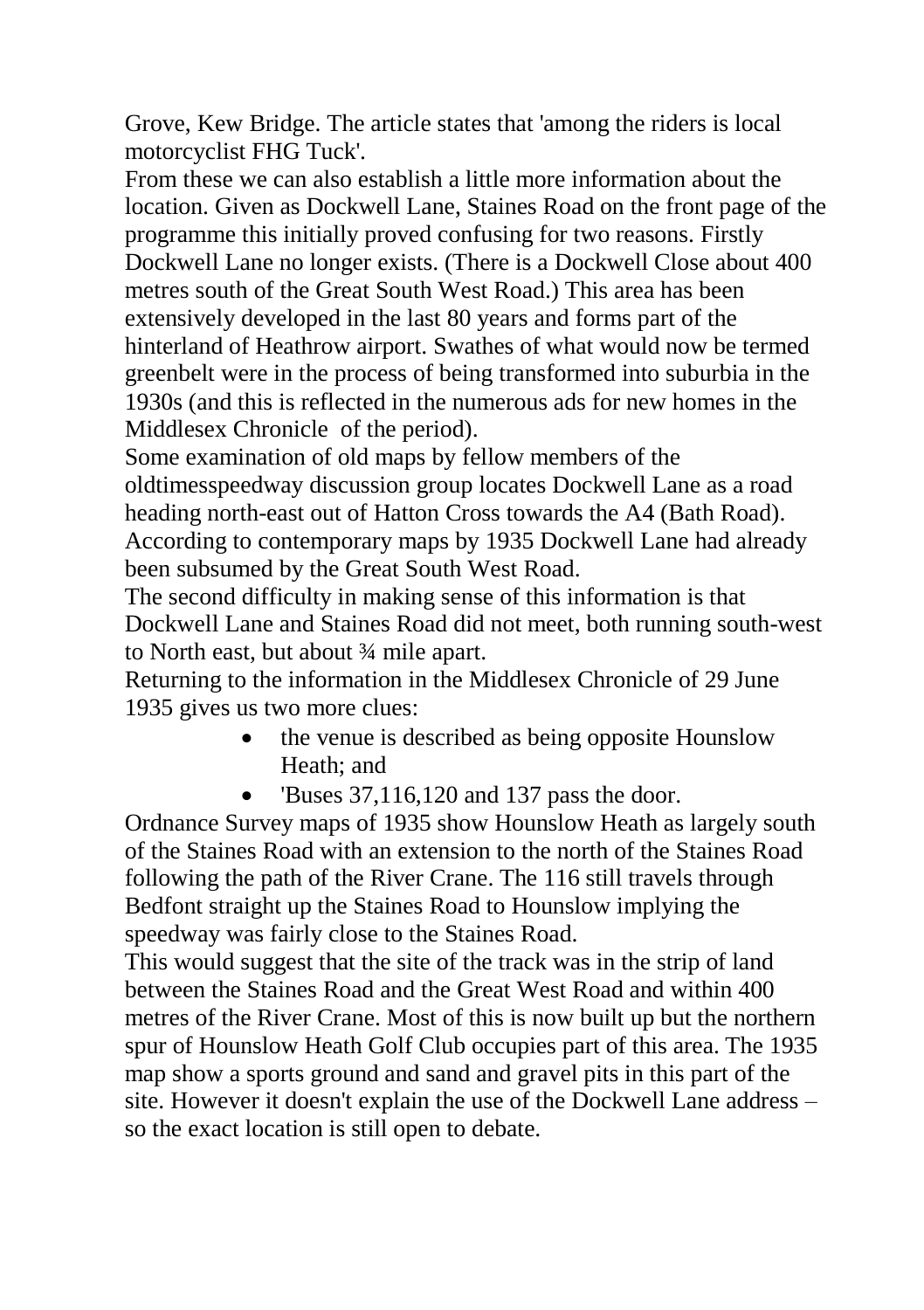The following week's Middlesex Chronicle has no report of the opening meeting or any advertisement for the second meeting. But coverage is resumed the following week. As well as an advert promising 20 thrilling races for 10d admission (children 6d) there is a brief report on page 9 of the 7 July meeting.

We are told that a large crowd saw several very exciting races and that track record holder Fred Tuck won both scratch and handicap finals. The report also promises several new riders at the next (14 July) meeting.

The third meeting, held on 14 July, is briefly covered in the following week's paper. Unlike other reports on Hounslow speedway this one is in the sports section rather than the news columns. It gives the winners of the scratch and handicap competitions (in front of 'another large crowd') as S Manning and Ronny Adams. Incidentally it was the only one of the known Hounslow meetings to run against California who reported a lower than normal crowd for that afternoon.

However what really catches the reader's attention, and perhaps hints at the imminent demise of this obscure venture, is the announcement at the foot of the page. Headed ' NOTICE' the text reads:

> *'The Hounslow Motor Cycle and Car Club wish to notify their supporters and all members of the above club that on and after Sunday 14 July 1935 they will have no further connection with any speedway meeting held at Hounslow speedway, Dockwell Lane.'*

The implication is that there was some form of bust-up amongst those running the speedway followed by a parting of the ways. The match report further up the page does mention another meeting for the following day (which would be the 21st July), and it is advertised later on in the paper as the 'Track Championship'.

We know that this meeting did take place from the following week's report, but it does suggest that the management shake-up had not been a success. Under the headline 'Speedway Thrills' the report opens on a downbeat note: *'Unfortunately the management had to postpone the open track championship as some of the best riders failed to appear'*. Four of these were listed: T White, S Manning, H Dawson and D Hore. Instead a programme of scratch and match races was held. No details of winners are provided but competitors mentioned in the report include Nobby Brown, Ronny Adams, R Amos (another rider who crops up at California) and W Gratten.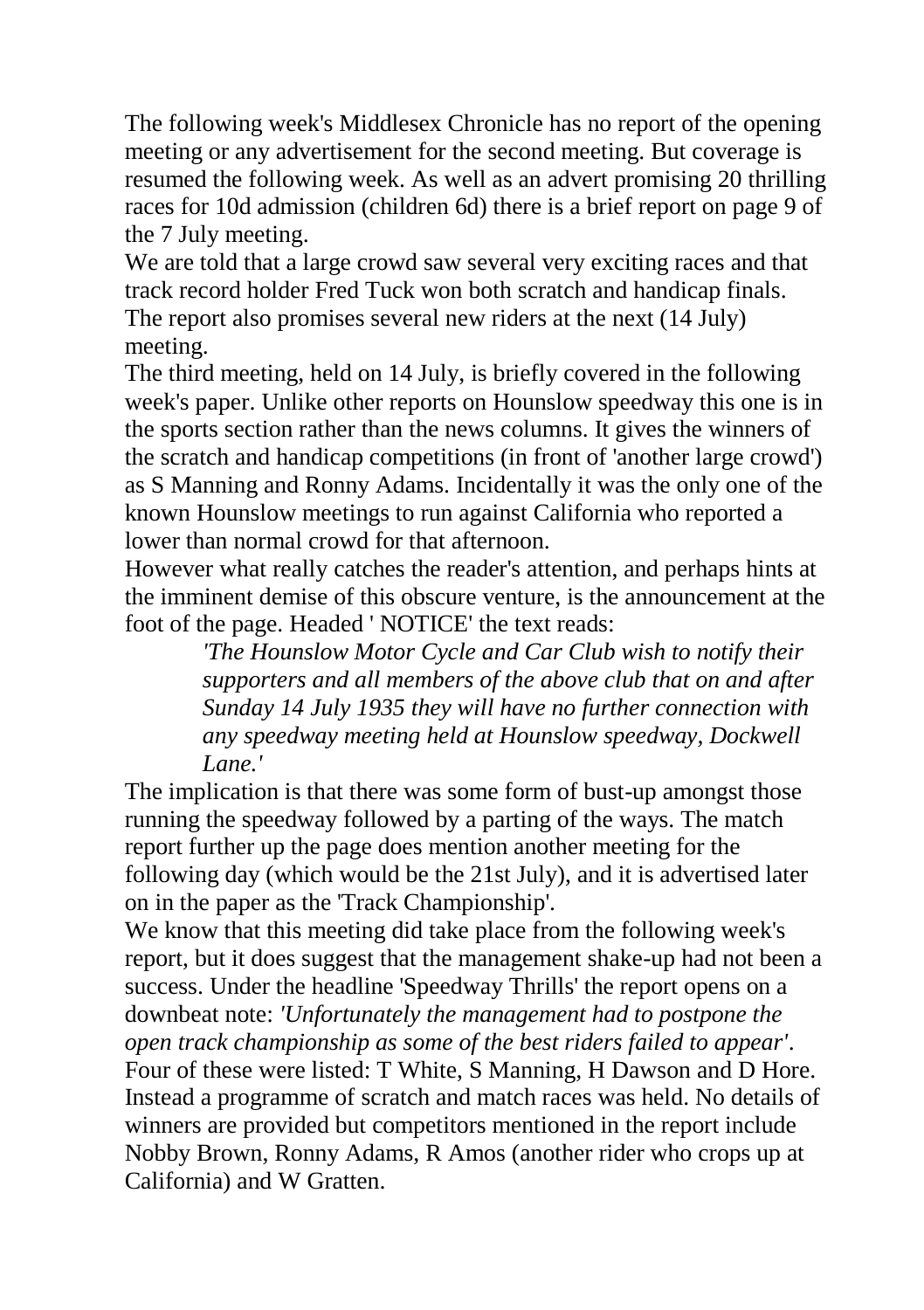And that is the last time that speedway makes an appearance in the Middlesex Chronicle during the 1935 season. It is possible there may have been further meetings after the 21 July but the departure of the HMC&CC from the scene and the collapse of the track championship suggest that the project was unravelling fast and close to expiring.

## **The First UK Fatality**

The name Charlie Biddle might not mean much but, sadly, this young 19 year old was the first rider to be killed in the UK. Why news of the event did not hit the headlines at the time of his death on  $30<sup>th</sup>$  May 1928 is not known. Conspiracy theories could be put forward to justify the press being asked to keep it quiet but it did not gain the coverage the sensational reports of the then new sport was receiving. Charlie, it seems, was practicing at Stamford Bridge on 23<sup>rd</sup> May when he was fatally injured and he lingered for a week before passing away. Thanks to **Colin Pike** for passing on this information which he found in an Australian newspaper called The Argus in the edition published on 1<sup>st</sup> June 1928.

# **The First Dirt Track Film**

### **Money for Speed – (Also Known as Daredevils of Earth)**

The Midland Daily Telegraph dated Saturday May 27<sup>th</sup> 1933 said that Money for Speed was being presented at the Alhambra theatre in Coventry that week.

The movie was said to strike a new note in screen entertainment and was the first picture in which the thrills and natural drama of Dirt track racing had been adapted for the screen. The movie running time was 73 minutes in black and white with mono sound. The filming was done at Wembley studios in London.

The credit for seeing the possibilities of screening this most popular sport were due to Bernard Vorhaus who was a young man with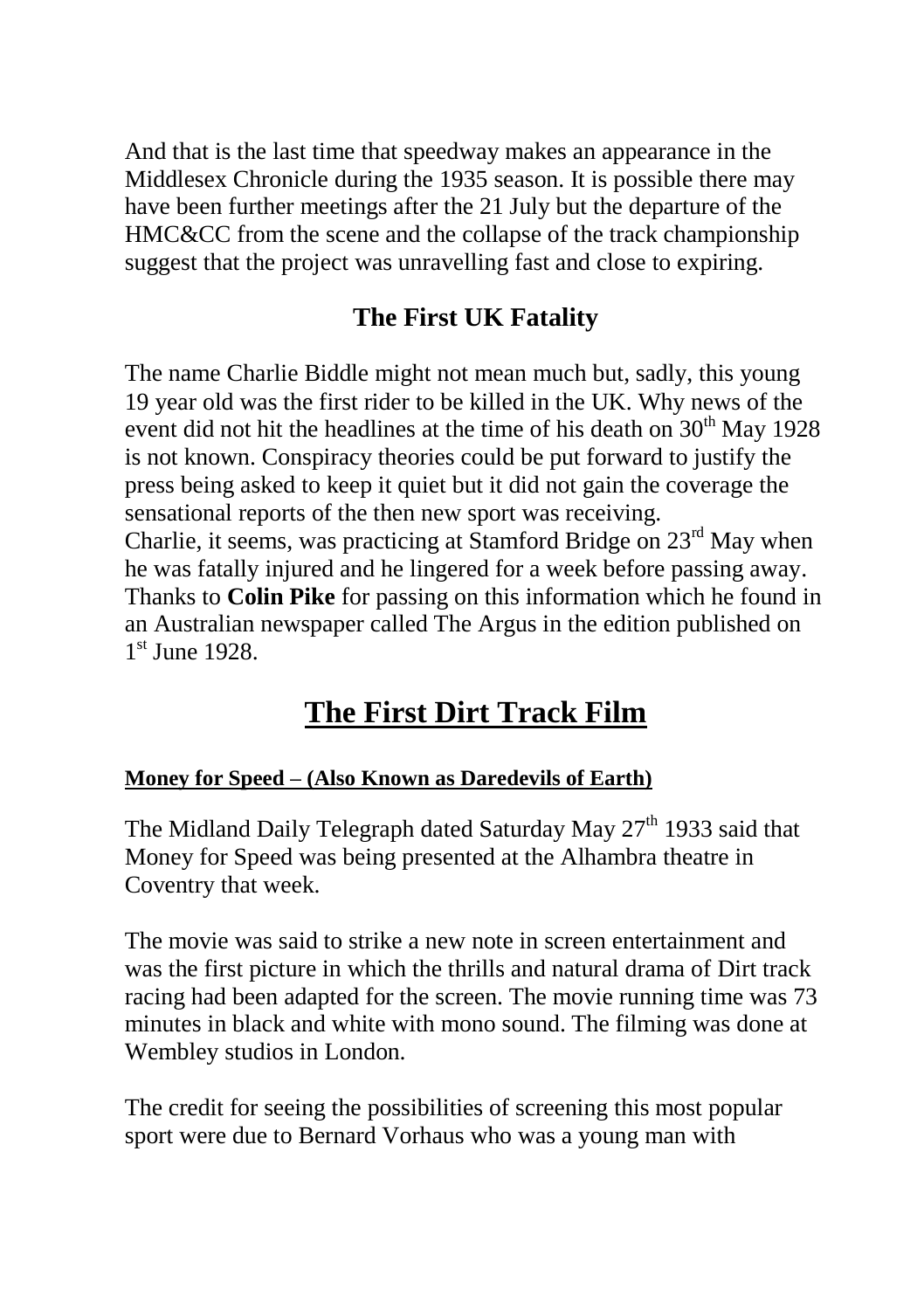considerable experience of films and who had recently formed a production company called Hall Mark Films.

Bernard Vorhaus wrote the original story for Money for Speed and also directed the picture. His story was adapted by Vera Allinson and dialogue was supplied by Lionel Hale and Monica Ewer.

#### **The Story**

The story the movie told was of an Australian Speedway rider who ousted an Englishman from his position of track champion. The deposed rider pretended friendship with the Australian and introduced him to a girl who was apparently charming and simple with whom the Aussie was to fall in love with.

He was later to find out that the romance was all part of the Englishman's plot against him. The theme of the story concerned how the girl turned "loves evidence" and then eventually was reconciled with the Australian after he had risked everything on a stunt ride over the top of the Wall of Death.

The Wall of Death stunt was said to be at the time to provide one of the most thrilling exhibitions of trick riding ever seen. In performing the stunt seven motorcycles were wrecked before a perfect camera shot was obtained. In the end the cameraman got his spectacular shot by taking up his stance on the identical spot where three machines had already crashed. In all no fewer than twenty eight speed track motorcycles were completely wrecked during the making of the movie but no serious injuries were sustained.

### **The Actors**

Craig McLaglen (as the Australian – Big Bill Summers), John Loder (as his Rival - Mitch) and Ida Lupino (as the Girl - Jane) played the leading parts in the film. The support acting roles came from Marie Ault 9Ma), Moore Marriott (Shorty), George Merritt and Sam Wilkinson.